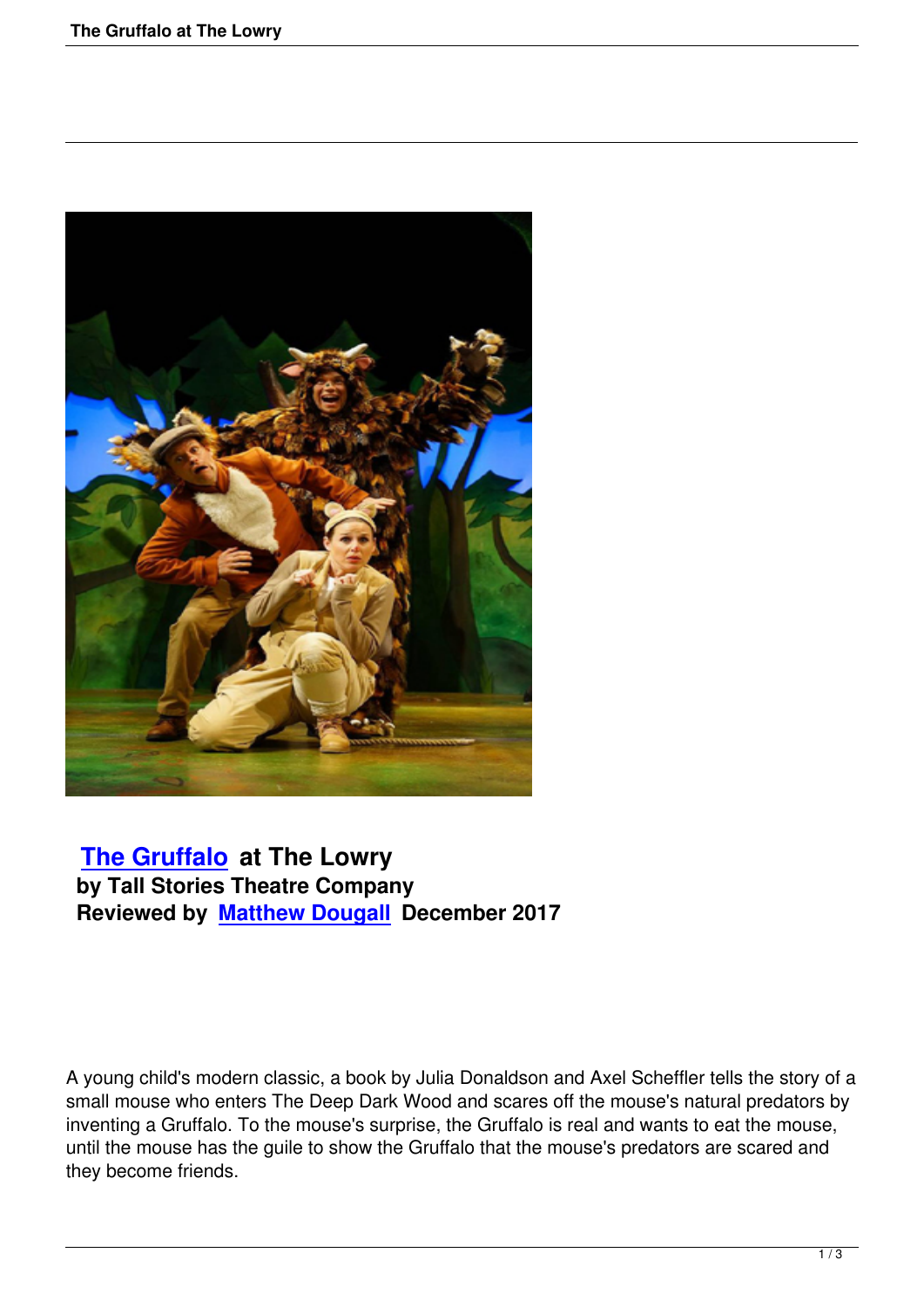Of course you have to be of Infant School age (4 - 6 years old) to truly enjoy these stories as that of course is their catchment age range, and for this afternoon's stage adaptation by *Tall Stories* 

Theatre Company, this age range and perhaps a little older formed the majority of the audience.

On entering the auditorium we were greeted with a very pleasing open set of quasi-realistic trees and a backcloth representing the wood. Very child-friendly and non-threatening, and combined with SFX bird-song it put us all in the mood for this one hour long non-stop performance.

Enter Mouse, played by **Lauren Scott-Berry**, who proved to be a very personable and likeable mouse, but totally failed to engage with the audience at the beginning even when given licence in the script to do so. Her first words were 'Oh hello! I said, hello!' inviting the children to respond and react. They did, half-heartedly, and then she left it at that and we were immediately plunged into scare territory, where she is in The Deep Dark Wood, there is little light and she is acting very scared, with mood music to accompany. This was definitely too much too soon, and it made it much harder for the three actors on stage to bring the audience back on their side. They did eventually manage it, but it was a struggle, and a little too late. That's a real pity, because it was not the actor's fault. This was due to choices in the adaptation and directing.

There were two other actors in the play this afternoon. One who played The Fox, The Owl and The Snake (**Alastair Chisholm**), and the other playing the storyteller and The Gruffalo (**Aaron**